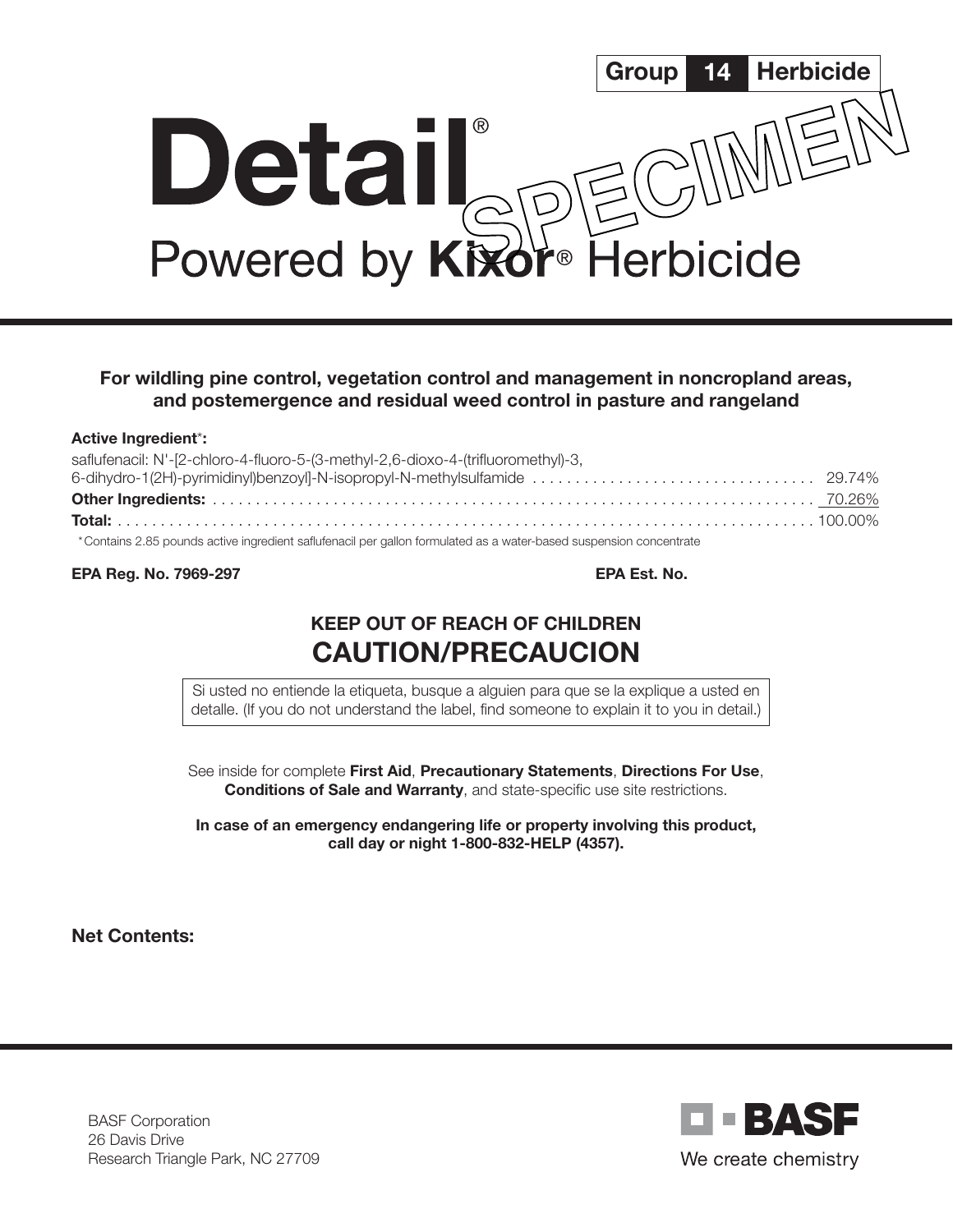| <b>FIRST AID</b>       |                                                                                                                                                                                                                                                                                 |  |  |
|------------------------|---------------------------------------------------------------------------------------------------------------------------------------------------------------------------------------------------------------------------------------------------------------------------------|--|--|
| <b>If swallowed</b>    | • Call a poison control center or doctor immediately for treatment advice.<br>• DO NOT induce vomiting unless told to do so by a poison control center or doctor.<br>• Have person sip a glass of water if able to swallow.<br>• DO NOT give anything to an unconscious person. |  |  |
| If in eyes             | . Hold eyes open and rinse slowly and gently with water for 15 to 20 minutes.<br>. Remove contact lenses, if present, after the first 5 minutes; then continue rinsing eyes.<br>• Call a poison control center for treatment advice.                                            |  |  |
| If on skin or clothing | • Take off contaminated clothing.<br>• Rinse skin immediately with plenty of water for 15 to 20 minutes.<br>• Call a poison control center or doctor for treatment advice.                                                                                                      |  |  |
| If inhaled             | • Move person to fresh air.<br>• If person is not breathing, call 911 or an ambulance; then give artificial respiration,<br>preferably by mouth to mouth, if possible.<br>. Call a poison control center or doctor for further treatment advice.                                |  |  |
| <b>HOTLINE NUMBER</b>  |                                                                                                                                                                                                                                                                                 |  |  |

Have the product container or label with you when calling a poison control center or doctor or going for treatment. You may also contact BASF Corporation for emergency medical treatment information: 1-800-832-HELP (4357).

# Precautionary Statements

### Hazards to Humans and Domestic Animals

**CAUTION.** Harmful if swallowed. Causes moderate eye irritation. Avoid contact with eyes or clothing. Remove and wash contaminated clothing before reuse.

## Personal Protective Equipment (PPE)

### Applicators and other handlers must wear:

- Long-sleeved shirt and long pants
- Shoes plus socks
- Chemical-resistant gloves made of any waterproof material such as barrier laminate, butyl rubber ≥ 14 mils, nitrile rubber ≥ 14 mils, neoprene rubber  $≥$  14 mils, natural rubber ≥ 14 mils, polyethylene, polyvinyl chloride ≥ 14 mils, or viton ≥ mils
- Protective eyewear such as face shield, goggles, or safety glasses

Follow the manufacturer's instructions for cleaning and maintaining PPE. If no such instructions for washables exist, use detergent and hot water. Keep and wash PPE separately from other laundry. Discard clothing and other absorbent materials that have been drenched or heavily contaminated with this product's concentrate. DO NOT reuse them.

# Engineering Controls

When handlers use closed systems, enclosed cabs, or aircraft in a manner that meets the requirements listed in the Worker Protection Standard (WPS) for agricultural pesticides [40 CFR 170.240(d)(4-6)], the handler PPE requirements may be reduced or modified as specified in the WPS.

**IMPORTANT:** When reduced PPE is worn because a closed system is being used, handlers must be provided all PPE specified above for **applicators and other handlers** and have such PPE immediately available for use in an emergency, such as a spill or equipment breakdown.

# USER SAFETY RECOMMENDATIONS

### Users should:

- Wash hands before eating, drinking, chewing gum, using tobacco, or using the toilet.
- Remove clothing/PPE immediately if pesticide gets inside. Then wash thoroughly and put on clean clothing.
- Remove PPE immediately after handling this product. Wash the outside of gloves before removing. As soon as possible, wash thoroughly and change into clean clothing.

### Environmental Hazards

For terrestrial uses, **DO NOT** apply directly to water, areas where surface water is present, or intertidal areas below the mean high water mark. DO NOT contaminate water when disposing of equipment washwater or rinsate.

Groundwater Advisory. Saflufenacil has properties and characteristics associated with chemicals detected in groundwater. This chemical may leach into groundwater if used in areas where soils are permeable, particularly where the water table is shallow.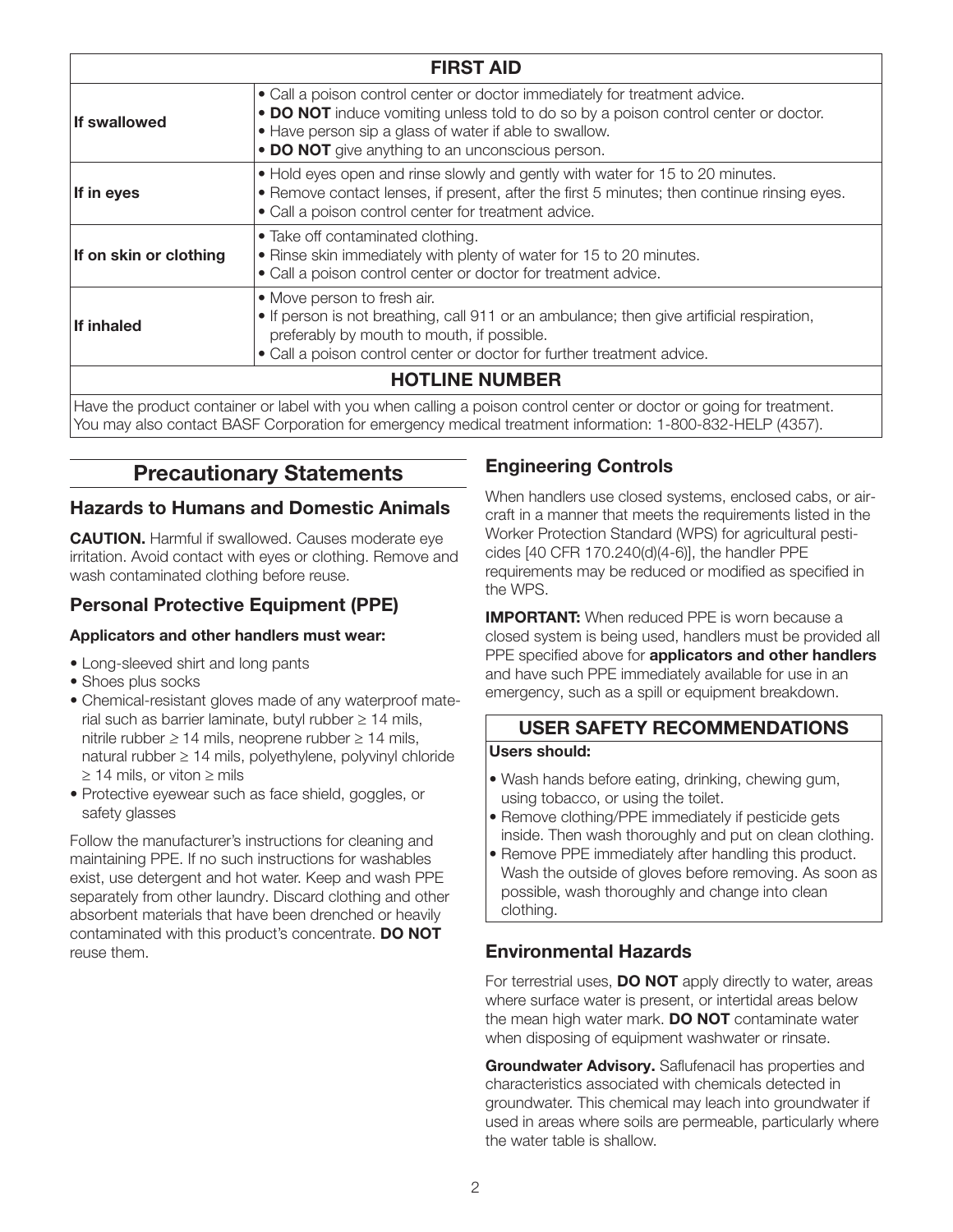Surface Water Advisory. Saflufenacil may impact surface water due to runoff of rainwater. This is especially true for poorly draining soils and soils with shallow groundwater. This product is classified as having high potential for reaching surface water via runoff for several weeks after application. A level, well-maintained buffer strip between areas to which this product is applied and surface water features such as ponds, streams, and springs will reduce the potential loading of this chemical from runoff water and sediment. Runoff of this product will be reduced by avoiding application when rainfall is forecast to occur within 48 hours.

## Endangered Species Protection **Requirements**

This product may have effects on federally listed threatened or endangered plant species or their critical habitat. When using this product, you must follow the measures contained in the Endangered Species Protection Bulletin for the county or parish in which you are applying the pesticide. To determine whether your county or parish has a Bulletin, and to obtain that Bulletin, consult http://www.epa.gov/espp/, or call 1-800-447-3813 no more than 6 months before using this product. Applicators must use Bulletins that are in effect in the month in which the pesticide will be applied. New Bulletins will generally be available from the above sources 6 months prior to their effective dates.

# Directions For Use

It is a violation of federal law to use this product in a manner inconsistent with its labeling. This label must be in the possession of the user at time of herbicide application.

**DO NOT** apply this product in a way that will contact workers or other persons, either directly or through drift. Only protected handlers may be in the area during application. For any requirements specific to your state or tribe, consult the agency responsible for pesticide regulation.

Observe all precautions and limitations in this label and the labels of products used in combination with

Detail<sup>®</sup> Powered by KIXOR<sup>®</sup> herbicide. The use of this product not consistent with this label can result in injury to crops, animals, or persons. Keep containers closed to avoid spills and contamination.

Unless otherwise directed in supplemental labeling, all applicable directions, restrictions, precautions, and **Conditions of Sale and Warranty** are to be followed.

# AGRICULTURAL USE REQUIREMENTS

Use this product only in accordance with its labeling and with the Worker Protection Standard, 40 CFR Part 170. This standard contains requirements for the protection of agricultural workers on farms, forests, nurseries, and greenhouses, and handlers of agricultural pesticides. It contains requirements for training, decontamination, notification, and emergency assistance. It also contains specific instructions and exceptions pertaining to the statements on this label about personal protective equipment (PPE) and restricted-entry interval. The requirements in this box only apply to uses of this product that are covered by the Worker Protection Standard.

DO NOT enter or allow worker entry into treated areas during the restricted-entry interval (REI) of 12 hours.

**EXCEPTION:** If the product is soil injected or soil incorporated, the Worker Protection Standard, under certain circumstances, allows workers to enter the treated area if there will be no contact with anything that has been treated.

PPE required for early entry to treated areas that is permitted under the Worker Protection Standard and that involves contact with anything that has been treated, such as plants, soil, or water, is:

- Coveralls
- Chemical-resistant gloves, such as natural rubber  $\geq$  14 mils
- Shoes plus socks
- Protective eyewear

# NONAGRICULTURAL USE REQUIREMENTS

The requirements in this box apply to uses of this product that are NOT within the scope of the Worker Protection Standard for agricultural pesticides (40 CFR Part 170). The WPS applies when this product is used to produce agricultural plants on farms, forests, nurseries, or greenhouses.

DO NOT enter treated areas without protective clothing until sprays have dried.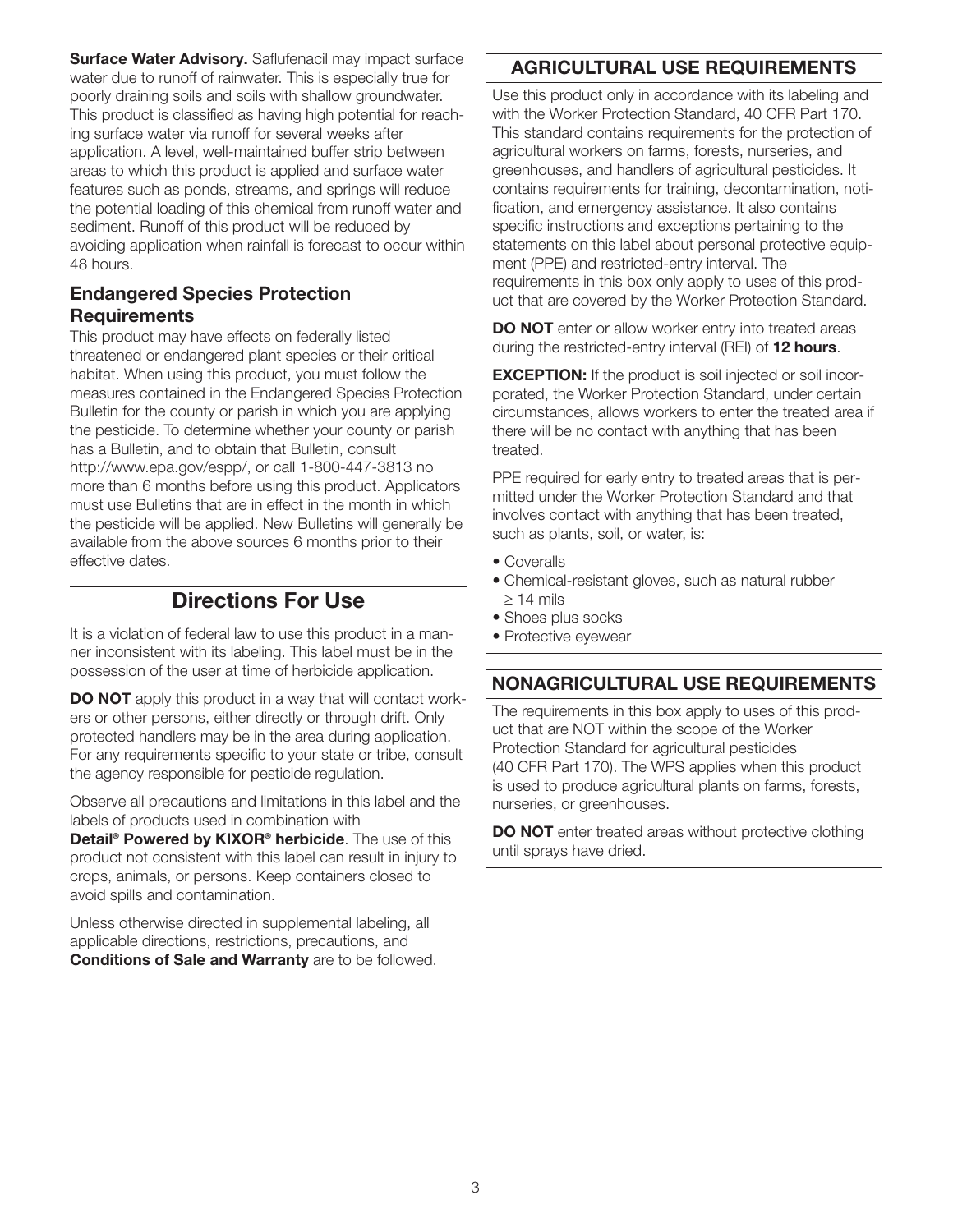# STORAGE AND DISPOSAL

DO NOT contaminate water, food, or feed by storage or disposal. Open dumping is prohibited.

## Pesticide Storage

**DO NOT** use or store near heat or open flame. Store in original container in a well-ventilated area separately from fertilizer, feed, or foodstuffs. Avoid cross-contamination with other pesticides.

# Pesticide Disposal

Wastes resulting from this product may be disposed of on-site or at an approved waste disposal facility. Improper disposal of excess pesticide, spray mix, or rinsate is a violation of federal law. If these wastes cannot be disposed of according to label instructions, contact the state agency responsible for pesticide regulation or the Hazardous Waste representative at the nearest EPA Regional Office for guidance.

# Container Handling

Nonrefillable Container. DO NOT reuse or refill this container. Triple rinse or pressure rinse container (or equivalent) promptly after emptying; then offer for recycling, if available, or reconditioning, if appropriate, or puncture and dispose of in a sanitary landfill, or by incineration, or by other procedures approved by state and local authorities.

### Triple rinse containers small enough to shake

(capacity ≤ 5 gallons) as follows: Empty the remaining contents into application equipment or a mix tank and drain for 10 seconds after the flow begins to drip. Fill the container 1/4 full with water and recap. Shake for 10 seconds. Pour rinsate into application equipment or a mix tank, or store rinsate for later use or disposal. Drain for 10 seconds after the flow begins to drip. Repeat this procedure two more times.

**Pressure rinse as follows:** Empty the remaining contents into application equipment or mix tank. Hold container upside down over application equipment or mix tank, or collect rinsate for later use or disposal. Insert pressure rinsing nozzle in the side of the container and rinse at about 40 PSI for at least 30 seconds. Drain for 10 seconds after the flow begins to drip.

# In Case of Emergency

In case of large-scale spill of this product, call:

- CHEMTREC 1-800-424-9300
- BASF Corporation 1-800-832-HELP (4357)

In case of medical emergency regarding this product, call:

- Your local doctor for immediate treatment
- Your local poison control center (hospital)
- BASF Corporation 1-800-832-HELP (4357)

#### Steps to take if material is released or spilled:

- Dike and contain the spill with inert material (sand, earth, etc.) and transfer liquid and solid diking material to separate containers for disposal.
- Remove contaminated clothing, and wash affected skin areas with soap and water.
- Wash clothing before reuse.
- Keep the spill out of all sewers and open bodies of water.

## Product Information

Detail<sup>®</sup> Powered by KIXOR<sup>®</sup> herbicide (henceforth in this label referred to as **Detail herbicide**) provides both contact burndown (postemergence) and rate-dependent residual preemergence weed control (refer to Table 1 and Table 2 for list of weeds controlled). Detail herbicide does not control grass weeds and must be tank mixed with a grass herbicide for a complete weed control program.

Thorough coverage of weed foliage is critical for optimum postemergence control.

Make postemergence applications of **Detail herbicide** in tank mixture with glyphosate-based products when weeds are small (less than 6 inches) and actively growing. An adjuvant is required with **Detail herbicide** for optimum burndown activity (refer to **Additives** section for specifics). Burndown activity may be slowed or reduced under cloudy and/or foggy or cooler weather conditions, or when weeds are growing under drought or other stress conditions. When targeting dense weed populations and/or larger weeds, use higher spray volumes and/or a higher application rate within an application rate range.

Length of weed control from residual preemergence applications will be affected by use rate, soil characteristics (texture, organic matter, cation exchange capacity), as well as the amount of rainfall after application.

#### Table 1. Weeds Controlled with a Postemergence Application of Detail® herbicide1

| <b>Common Name</b>             | <b>Scientific Name</b> |
|--------------------------------|------------------------|
| Amaranth, Palmer               | Amaranthus palmeri     |
| Bedstraw, catchweed            | Galium aparine         |
| Beggarticks, hairy             | Bidens pilosa          |
| Beggarweed, Florida            | Desmodium tortuosum    |
| Bindweed, field <sup>3</sup>   | Convolvulus arvensis   |
| Buckwheat, wild                | Polygonum convolvulus  |
| Carpetweed                     | Mollugo verticillata   |
| Chickweed, common <sup>2</sup> | Stellaria media        |
| Cocklebur, common              | Xanthium strumarium    |
| Cowcockle                      | Vaccaria pyramidata    |
| Dandelion <sup>3</sup>         | Taraxacum officinale   |
| Eveningprimrose, cutleaf       | Oenothera laciniata    |
| Falseflax, smallseed           | Camelina microcarpa    |
| Filaree, redstem <sup>2</sup>  | Erodium cicutarium     |
| Fleabane, hairy                | Conyza bonariensis     |
| Flixweed                       | Descurainia sophia     |
| Groundcherry, cutleaf          | Physalis angulata      |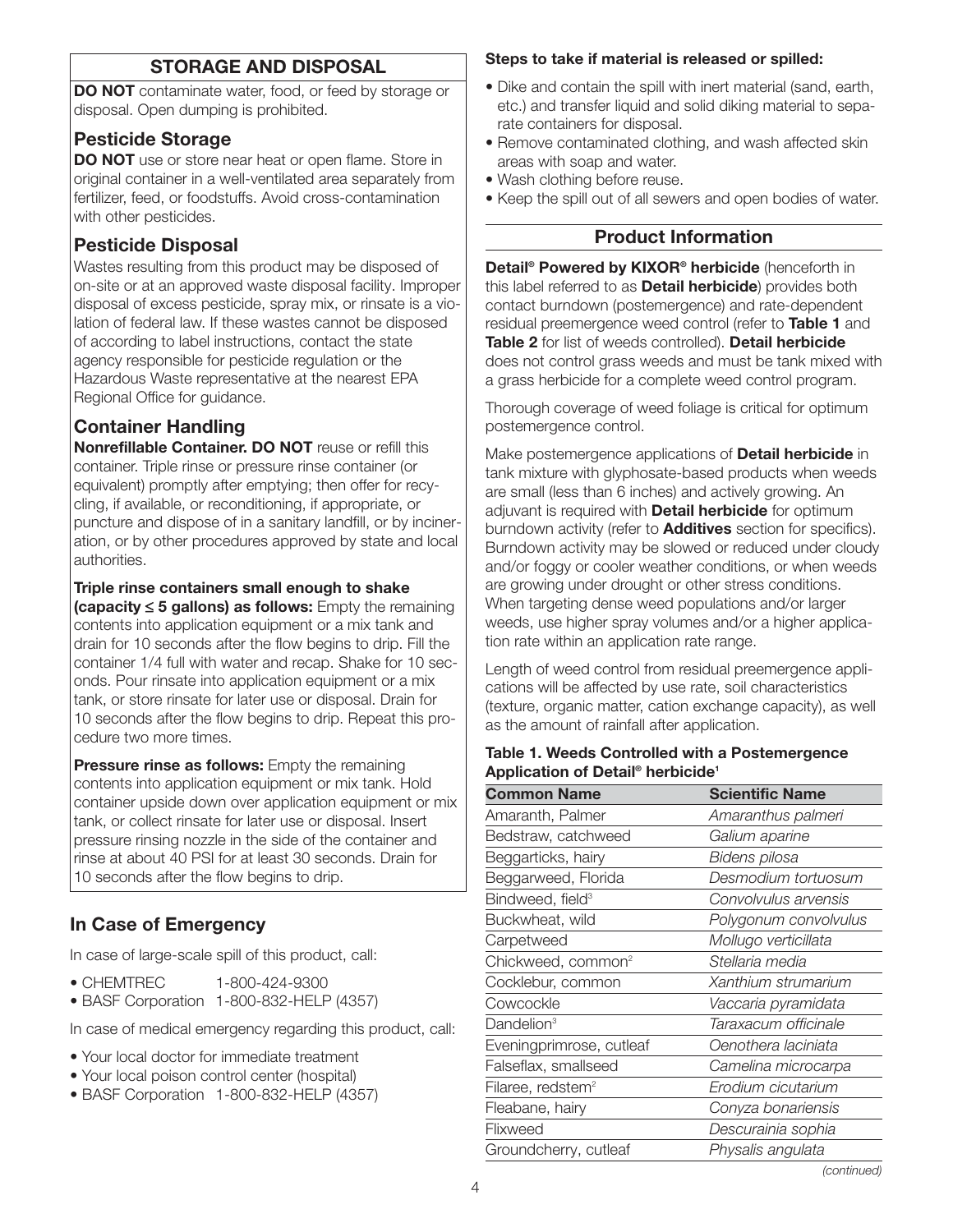#### Table 1. Weeds Controlled with a Postemergence Application of Detail® herbicide<sup>1</sup> (continued)

| <b>Common Name</b>            | <b>Scientific Name</b>   | <b>Common Name</b>                                                                                                                        | <b>Scientific Name</b> |
|-------------------------------|--------------------------|-------------------------------------------------------------------------------------------------------------------------------------------|------------------------|
| Groundsel, common             | Senecio vulgaris         | Spurge, leafy <sup>6,7</sup>                                                                                                              | Euphorbia esula        |
| Hawksbeard, narrowleaf7       | Crepis tectorum          | Sunflower, common                                                                                                                         | Helianthus annuu       |
| Henbit <sup>2</sup>           | Lamium amplexicaule      | Tansymustard, pinnate                                                                                                                     | Descurainia pinna      |
| Hemlock, poison7              | Conium maculatum         | <b>Texasweed</b>                                                                                                                          | Caperonia palusti      |
| Horseweed (Marestail)         | Conyza canadensis        | Thistle, Canada <sup>3</sup>                                                                                                              | Cirsium arvense        |
| Knotweed, prostrate           | Polygonum aviculare      | Thistle, Russian                                                                                                                          | Salsola kali           |
| Kochia <sup>7</sup>           | Kochia scoparia          | Velvetleaf                                                                                                                                | Abutilon theophra      |
| Ladysthumb                    | Polygonum persicaria     | Waterhemp <sup>5</sup>                                                                                                                    | Amaranthus tube        |
| Lambsquarters, common         | Chenopodium album        | Willowweed                                                                                                                                | Epilobium adenod       |
| Lambsquarters, narrowleaf     | Chenopodium pratericola  | <sup>1</sup> For best control, target application when weeds are less than 6                                                              |                        |
| Lettuce, prickly              | Lactuca serriola         | Larger weeds or heavy infestations will require higher use rates                                                                          |                        |
| Mallow, common                | Malva neglecta           | <b>Table 3)</b> or tank mixes.<br><sup>2</sup> Suppression only                                                                           |                        |
| Mallow, little (Cheeseweed)   | Malva parviflora         | <sup>3</sup> Control of seedling stage and suppression of perennial growth                                                                |                        |
| Mallow, Venice                | Hibiscus trionum         | <sup>4</sup> See Right of Way and Conifer and Hardwood Plantations                                                                        |                        |
| Marestail (Horseweed)         | Conyza canadensis        | use pattern directions for additional information. Tank mix partr<br>as glyphosate, are required.                                         |                        |
| Morningglory, entireleaf      | Ipomoea hederacea var.   | <sup>5</sup> Populations of noted weeds exist that are known to be resistar                                                               |                        |
|                               | integriuscula            | down applications of Group 14/Group E herbicides and will no<br>controlled by herbicides like Detail herbicide. See the Resista           |                        |
| Morningglory, ivyleaf         | Ipomoea hederacea        | <b>Management</b> section for practices to manage and minimize the                                                                        |                        |
| Morningglory, palmleaf        | Ipomoea wrightii         | of resistant weeds (e.g. tank mixes or alternation with other her                                                                         |                        |
| Morningglory, pitted          | Ipomoea lacunosa         | modes of action and mechanical control).<br><sup>6</sup> Control of leafy spurge requires a tank mix with <b>Plateau<sup>®</sup> herb</b> |                        |
| Morningglory, tall            | Ipomoea purpurea         | Refer to Leafy Spurge Control in Specific Use Information                                                                                 |                        |
| Mustard, black                | Brassica nigra           | <sup>7</sup> Not controlled in California                                                                                                 |                        |
| Mustard, tumble               | Sisymbrium altissimum    | Table 2. Weeds Controlled with a Residual                                                                                                 |                        |
| Mustard, wild                 | Sinapis arvensis         | Preemergence Application of Detail <sup>®</sup> herbicide                                                                                 |                        |
| Needles, Spanish <sup>7</sup> | Bidens pilosa            | <b>Common Name</b>                                                                                                                        | <b>Scientific Name</b> |
| Nettle, burning               | Urtica urens             | Amaranth, Palmer                                                                                                                          | Amaranthus palm        |
| Nightshade, black             | Solanum nigrum           | Amaranth, Powell                                                                                                                          | Amaranthus pow         |
| Nightshade, cutleaf           | Solanum triflorum        | Beggarweed, Florida                                                                                                                       | Desmodium tortu        |
| Nightshade, Eastern black     | Solanum ptycanthum       | Buckwheat, wild                                                                                                                           | Polygonum convo        |
| Nightshade, hairy             | Solanum saccharoides     | Burcucumber <sup>2</sup>                                                                                                                  | Sicyos angulatos       |
| Parthenium                    | Parthenium hysterophorus | Canola, volunteer (Rapeseed),                                                                                                             | Brassica spp.          |
| Pennycress, field             | Thlaspi arvense          | all types <sup>3</sup>                                                                                                                    |                        |
| Pigweed, prostrate            | Amaranthus blitoides     | Carpetweed                                                                                                                                | Mullugo verticillat    |
| Pigweed, redroot              | Amaranthus retroflexus   | Chickweed, common                                                                                                                         | Stellaria media        |
| Pigweed, smooth               | Amaranthus hybridus      | Cocklebur, common                                                                                                                         | Xanthium strumal       |
| Pine <sup>4,7</sup>           | Pinus spp.               | Copperleaf, Virginia                                                                                                                      | Acalypha virginica     |
| Puncturevine                  | Tribulus terrestris      | Galinsoga, smallflower                                                                                                                    | Galinsoga parvific     |
| Purslane, common              | Portulaca oleracea       | Groundcherry, cutleaf                                                                                                                     | Physalis angulata      |
| Pusley, Florida <sup>2</sup>  | Richardia scabra         | Horseweed (Marestail)                                                                                                                     | Conyza canadens        |
| Ragweed, common <sup>5</sup>  | Ambrosia artemisiifolia  | Jimsonweed                                                                                                                                | Datura stramoniu.      |
| Ragweed, giant <sup>5</sup>   | Ambrosia trifida         | Kochia                                                                                                                                    | Kochia scoparia        |
| Rapeseed (Canola), volunteer  | Brassica spp.            | Ladysthumb                                                                                                                                | Polygonum persid       |
| Rocket, London <sup>7</sup>   | Sisymbrium irio          | Lambsquarters, common                                                                                                                     | Chenopodium alb        |
| Sesbania, hemp                | Sesbania exaltata        | Mallow, Venice                                                                                                                            | Hibiscus trionum       |
| Shepherd's-purse              | Capsella bursa-pastoris  | Morningglory, entireleaf                                                                                                                  | Ipomoea hederac        |
| Sida, prickly                 | Sida spinosa             |                                                                                                                                           | integriuscula          |
| Smartweed, Pennsylvania       | Polygonum                | Morningglory, ivyleaf                                                                                                                     | Ipomoea hederac        |
|                               | pensylvanicum            | Morningglory, pitted                                                                                                                      | Ipomoea lacunos        |
| Sowthistle, annual            | Sonchus oleraceus        | Morningglory, tall                                                                                                                        | Ipomoea purpure        |
| Sowthistle, spiny             | Sonchus asper            | Mustard, wild                                                                                                                             | Sinapis arvensis       |
|                               |                          |                                                                                                                                           |                        |

#### Table 1. Weeds Controlled with a Postemergence Application of Detail® herbicide<sup>1</sup> (continued)

| <b>Scientific Name</b>  |
|-------------------------|
| Euphorbia esula         |
| Helianthus annuus       |
| Descurainia pinnata     |
| Caperonia palustris     |
| Cirsium arvense         |
| Salsola kali            |
| Abutilon theophrasti    |
| Amaranthus tuberculatus |
| Epilobium adenocaulon   |
|                         |

1 For best control, target application when weeds are less than 6 inches. Larger weeds or heavy infestations will require higher use rates (see Table 3) or tank mixes.

<sup>3</sup> Control of seedling stage and suppression of perennial growth stage <sup>4</sup> See Right of Way and Conifer and Hardwood Plantations specific use pattern directions for additional information. Tank mix partners, such as glyphosate, are required.

<sup>5</sup> Populations of noted weeds exist that are known to be resistant to burndown applications of Group 14/Group E herbicides and will not be controlled by herbicides like Detail herbicide. See the Resistance **Management** section for practices to manage and minimize the impact of resistant weeds (e.g. tank mixes or alternation with other herbicide modes of action and mechanical control).

<sup>6</sup> Control of leafy spurge requires a tank mix with **Plateau® herbicide**. Refer to Leafy Spurge Control in Specific Use Information section. 7 Not controlled in California

#### Table 2. Weeds Controlled with a Residual Preemergence Application of Detail® herbicide<sup>1</sup>

| Amaranthus palmeri                                                                                                 |
|--------------------------------------------------------------------------------------------------------------------|
| Amaranthus powellii                                                                                                |
| Desmodium tortuosum                                                                                                |
| Polygonum convolvulus                                                                                              |
| Sicyos angulatos                                                                                                   |
| Brassica spp.                                                                                                      |
| Mullugo verticillata                                                                                               |
| Stellaria media                                                                                                    |
| Xanthium strumarium                                                                                                |
| Acalypha virginica                                                                                                 |
| Galinsoga parviflora                                                                                               |
| Physalis angulata                                                                                                  |
| Conyza canadensis                                                                                                  |
| Datura stramonium                                                                                                  |
| Kochia scoparia                                                                                                    |
| Polygonum persicaria                                                                                               |
| Chenopodium album                                                                                                  |
| Hibiscus trionum                                                                                                   |
| Ipomoea hederacea var.<br>integriuscula                                                                            |
| Ipomoea hederacea                                                                                                  |
| Ipomoea lacunosa                                                                                                   |
| Ipomoea purpurea                                                                                                   |
| Sinapis arvensis<br>$\left( \frac{1}{2} \right)$ and $\left( \frac{1}{2} \right)$ and $\left( \frac{1}{2} \right)$ |
|                                                                                                                    |

(continued)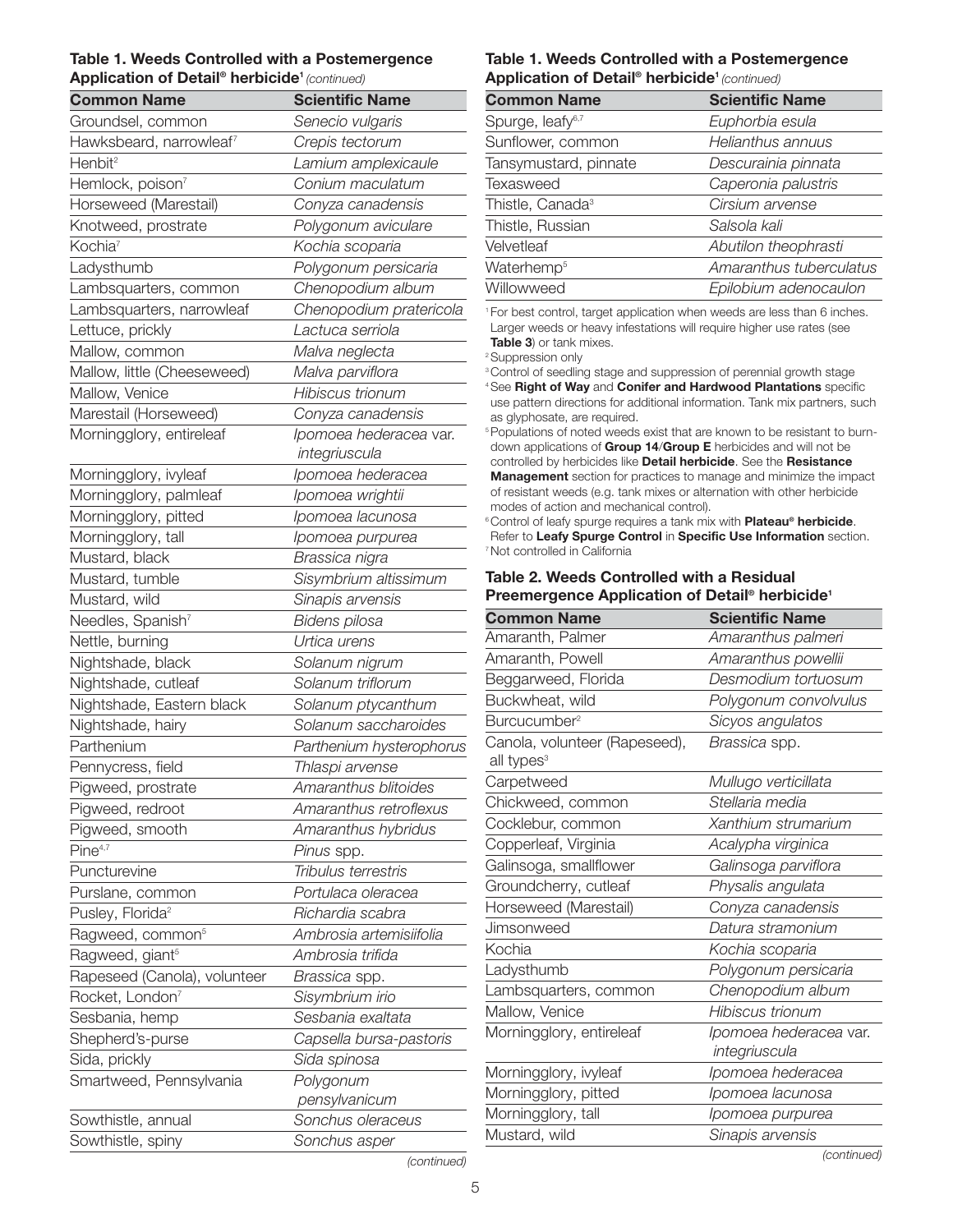### Table 2. Weeds Controlled with a Residual Preemergence Application of Detail<sup>®</sup> herbicide<sup>1</sup>

#### (continued)

| <b>Common Name</b>           | <b>Scientific Name</b>  |
|------------------------------|-------------------------|
| Nightshade, black            | Solanum nigrum          |
| Pennycress, field            | Thlaspi arvense         |
| Pigweed, prostrate           | Amaranthus blitoides    |
| Pigweed, redroot             | Amaranthus retroflexus  |
| Pigweed, smooth              | Amaranthus hybridus     |
| Pigweed, tumble              | Amaranthus albus        |
| Puncturevine <sup>2</sup>    | Tribulus terrestris     |
| Purslane, common             | Portulaca oleracea      |
| Pusley, Florida <sup>2</sup> | Richardia scabra        |
| Ragweed, common              | Ambrosia artemisiifolia |
| Ragweed, giant               | Ambrosia trifida        |
| Sida, prickly                | Sida spinosa            |
| Smartweed, Pennsylvania      | Polygonum               |
|                              | pensylvanicum           |
| Starbur, bristly             | Acanthospermum          |
|                              | hispidum                |
| Sunflower, common            | Helianthus annuus       |
| Texasweed                    | Caperonia palustris     |
| Thistle, Russian             | Salsola kali            |
| Velvetleaf                   | Abutilon theophrasti    |
| Waterhemp                    | Amaranthus tuberculatus |

<sup>1</sup> For effective **residual** preemergence weed control from postemergence applications, Detail herbicide must be used at the maximum use rate of 6 fl ozs/A (see Table 3) and be activated by a minimum of 1/2 inch of rainfall before weed seedling emergence. When Detail herbicide is not activated, a labeled postemergence herbicide may be required to

improve weed control. <sup>2</sup> Suppression only

<sup>3</sup> Not controlled in California

# Mode of Action

Detail herbicide is a potent inhibitor of

protoporphyrinogen-oxidase belonging to herbicide mode-of-action Group 14 (WSSA)/Group E (HRAC). Detail herbicide is rapidly absorbed by roots and foliage. Following inhibition of protoporphyrinogen-oxidase, plant death is the result of membrane damage. Under active growing conditions, susceptible emerged weeds usually develop chlorotic and necrotic injury symptoms within hours and die within a few days. Susceptible emerging weed seedlings will usually die as they reach the soil surface or shortly after emergence.

# Resistance Management

While weed resistance to protoporphyrinogen-oxidaseinhibiting herbicides is relatively infrequent, populations of resistant biotypes are known to exist. Resistance management practices include:

- 1. Following labeled application rate and weed growth stage recommendations
- 2. Avoiding repeated applications of herbicides with the same mode of action
- 3. Using tank mixes and sequential applications with other effective herbicides possessing different modes of action

# Application Instructions

**Detail herbicide** may be applied in a single application or sequentially with an interval of 14 days or more.

## Application Rate

Application rates for **Detail herbicide** when applied alone, in tank mix, or sequentially are given in Table 3. DO NOT apply more than a maximum cumulative amount of 6 fl ozs/A of **Detail herbicide** per year.

In California,  $DO NOT$  apply more than 2 fl ozs/A of **Detail herbicide** in a single application.

### Table 3. Detail herbicide Application Rates

| <b>Application</b>                                                 | <b>Application Target</b>                                                                                                        | <b>Application</b><br>Rate<br>$(fl \ ozs/A)$ |
|--------------------------------------------------------------------|----------------------------------------------------------------------------------------------------------------------------------|----------------------------------------------|
|                                                                    | Weed size $<$ 6 inches                                                                                                           | $2$ to $4$                                   |
| Postemergence                                                      | Weed size $\geq 6$ inches<br>and/or heavier weed<br>infestations                                                                 | 4 to $6^a$                                   |
| <b>Postemergence</b><br><b>Residual</b>                            | Burndown + Residual<br>preemergence weed<br>control                                                                              | 6p                                           |
| <b>Tank Mixes with Glyphosate</b>                                  |                                                                                                                                  |                                              |
| <b>Accelerated</b><br><b>Burndown</b>                              | Accelerated burndown<br>of weeds and/or<br>control of glyphosate-<br>tolerant species [such<br>as horseweed<br>(marestail)]      | 1 to $5$                                     |
| <b>Accelerated</b><br><b>Burndown</b><br>$^{+}$<br><b>Residual</b> | Accelerated burndown<br>of weeds plus control<br>of glyphosate-tolerant<br>species with residual<br>preemergence weed<br>control | 6 <sup>b</sup>                               |

a Partial control or suppression may result with application to weeds greater than 6 inches.

**b** For effective residual control of labeled weed species. **Detail herbicide** must be used at the maximum use rate of 6 fl ozs/A.

# Application Methods and Equipment

**Detail herbicide** may be applied by air or ground. Thorough spray coverage is important for optimum weed control and can be improved with proper adjuvant, nozzle, and spray volume selection.

Use and configure application equipment to provide an adequate spray volume, an accurate and uniform distribution of spray droplets over the treated area, and to avoid spray drift to nontarget areas. Adjust equipment to maintain continuous agitation during spraying with good mechanical or bypass agitation. Avoid overlaps that will increase rates above use rates specified in this label.

# Aerial Application Requirements - Helicopter

Water Volume. Use 15 or more gallons of water per acre.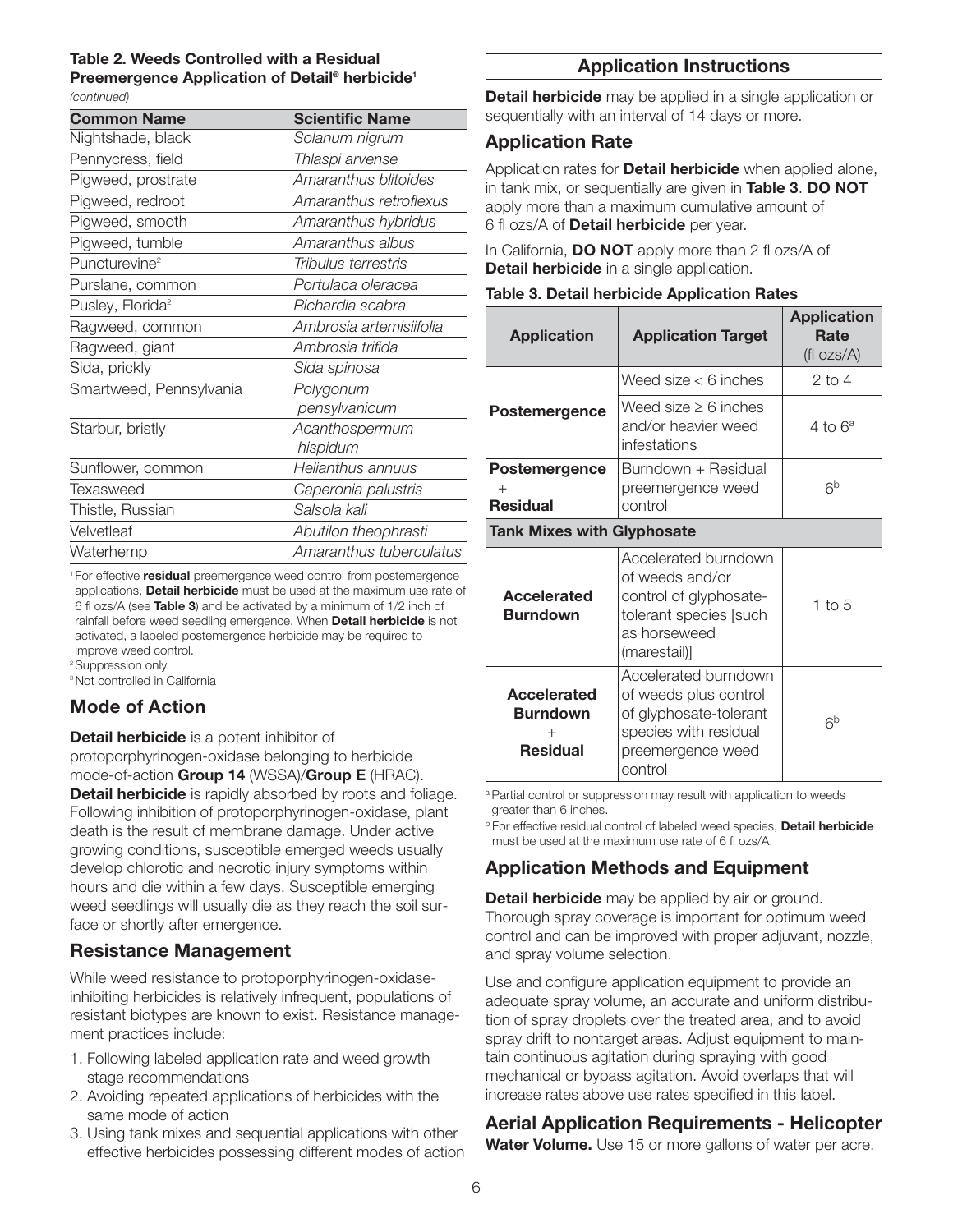### DO NOT apply aerially in California.

The following measures must be followed to reduce the potential of spray drift to nontarget areas from aerial application with helicopter:

- 1. The distance of the outermost nozzles on the boom must not exceed 75 to 80% of rotor blade diameter.
- 2. Use Accu-Flo<sup>™</sup> .028 nozzles or larger. **DO NOT** use nozzles producing a smaller droplet size than Accu-Flo .028.
- 3. Orient nozzles so spray is released parallel to the airstream.
- 4. Without compromising aircraft safety, applications should be made at a height of 10 feet or less above the target vegetative canopy.
- 5. DO NOT apply when wind speed is greater than 10 miles per hour, during periods of temperature inversions or stable atmospheric conditions.
- 6. Avoid potential adverse effects to nontarget areas by maintaining a (XX, see **Table 4**)<sup>a</sup> foot buffer between the point of direct application and the closest downwind edge of sensitive terrestrial habitats (such as grasslands, forested areas, shelter belts, woodlots, hedgerows, riparian areas, and shrub lands).

<sup>a</sup> Buffer zone size is determined by use rate. Refer to Table 4 below for minimum buffer zone distance required for the intended use rate. Use the appropriate buffer zone distance from the table below in the buffer zone statement above.

#### Table 4. Buffer Zone Distances for Helicopter Applications

| Detail <sup>®</sup> herbicide Use Rate<br>$(fl \ ozs/A)$ | <b>Buffer Zone Distance</b><br>(feet) |
|----------------------------------------------------------|---------------------------------------|
|                                                          | 5                                     |
|                                                          | 5                                     |
|                                                          | 15                                    |
|                                                          | 30                                    |

## Aerial Application Requirements - Fixed-wing Aircraft

Water Volume. Use 15 or more gallons of water per acre.

DO NOT apply aerially in California.

The following measures must be followed to reduce the potential of spray drift to nontarget areas from aerial application:

- 1. The distance of the outermost nozzles on the boom must not exceed 3/4 the length of the fixed wingspan.
- 2. Use low-drift nozzles such as straight-stream nozzles (D-8 or larger). DO NOT use nozzles producing a mist droplet spray.
- 3. Nozzles must always point backward parallel with the airstream and never point downward more than 45 degrees.
- 4. Without compromising aircraft safety, application should be made at a height of 10 feet or less above the plant canopy or tallest plants.
- 5. DO NOT apply during periods of temperature inversions or stable atmospheric conditions.
- 6. Avoid potential adverse effects to nontarget areas by maintaining a (XX, see **Table 5**)<sup>a</sup> foot buffer between the point of direct application and the **closest downwind** edge of sensitive terrestrial habitats (such as grasslands, forested areas, shelter belts, woodlots, hedgerows, riparian areas, and shrub lands).

<sup>a</sup> Buffer zone size is determined by use rate. Refer to Table 5 below for minimum buffer zone distance required for the intended use rate. Use the appropriate buffer zone distance from the table below in the buffer zone statement above.

### Table 5. Buffer Zone Distances for Fixed-wing Aircraft **Applications**

| <b>Detail herbicide Use Rate</b> | <b>Buffer Zone Distance</b> |  |
|----------------------------------|-----------------------------|--|
| $(fl \space ozs/A)$              | (feet)                      |  |
|                                  | 26                          |  |
|                                  | 66                          |  |
|                                  | 100                         |  |
|                                  | 150                         |  |

# Ground Application Requirements - Broadcast

Water Volume. Use 20 or more gallons of water per acre.

The following measures must be followed to reduce the potential of spray drift to nontarget areas from ground application:

- 1. Apply this product using nozzles which deliver medium-to-coarse spray droplets as defined by ASAE standard S-572 and as shown in nozzle manufacturer's catalogs. Flat-fan nozzles are recommended for burndown applications while flood-jet type nozzles are recommended for residual soil surface applications. Nozzles that deliver coarse spray droplets may be used to reduce spray drift if spray volume per acre (GPA) is increased to maintain coverage of target (i.e. weeds or soil surface). DO NOT use nozzles that produce fine (e.g. cone) spray droplets. In California, nozzles must be affixed to spray no higher than 20 inches above the spray target (e.g. top of weed foliage).
- 2. Apply this product only when the potential for drift to adjacent nontarget areas is minimal (e.g. when wind is 10 MPH or less and is blowing away from sensitive areas). DO NOT apply during periods of temperature inversions or stable atmospheric conditions.
- 3. Avoid potential adverse effects to nontarget areas by maintaining a (XX, see **Table 6**)<sup>a</sup> foot buffer (120-feet buffer in California) between the application area and the closest downwind edge of sensitive terrestrial habitats (such as grasslands, forested areas, shelter belts, woodlots, hedgerows, riparian areas, and shrub lands).

<sup>a</sup> Buffer zone size is determined by use rate. Refer to Table 6 below for minimum buffer zone distance required for the intended use rate. Use the appropriate buffer zone distance from the table below in the buffer zone statement above.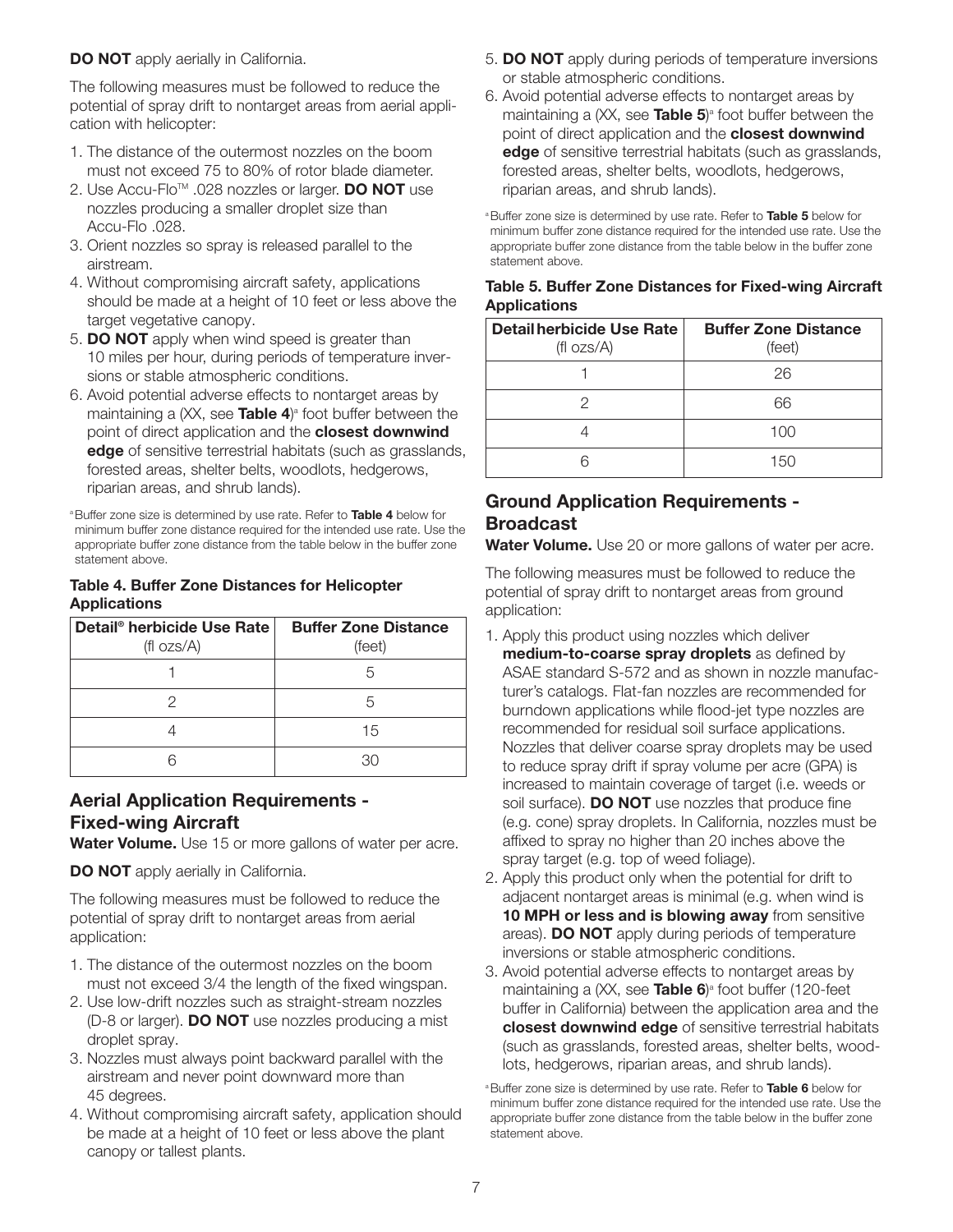### Table 6. Buffer Zone Distances for Ground **Applications**

| Detail <sup>®</sup> herbicide Use Rate | <b>Buffer Zone Distance</b> |
|----------------------------------------|-----------------------------|
| $(fl \space ozs/A)$                    | (feet)                      |
|                                        | 13                          |
|                                        | 33                          |
|                                        | 50                          |
|                                        | 75                          |

# Ground Application - Spot

Postemergence spot application may be made with Detail herbicide. Spray volumes should be sufficient to thoroughly wet target foliage but not to the point of runoff, i.e. a spray-to-wet basis. Use 0.25% to 0.50% volume/volume (v/v) spray solution for control of weeds less than 6 inches. For larger weeds or under heavy weed infestations, increase spray solution to 0.50% to 1.00% v/v. Spot application will also require the use of an adjuvant; add methylated seed oil (MSO) at the rate of 1.0% v/v. See Table 7 for amount(s) of Detail herbicide to prepare spray solutions for spot application.

#### Table 7. Amount of Detail herbicide for Spot Application

| <b>Detail herbicide Required</b><br>$(fI \, ozs)$<br>for Spot Application |                                       |       |       |       |
|---------------------------------------------------------------------------|---------------------------------------|-------|-------|-------|
| <b>Spray Solution</b><br>to Prepare                                       | <b>Desired Concentration</b><br>(v/v) |       |       |       |
| (gals)                                                                    | 0.25%                                 | 0.50% | 0.75% | 1.00% |
| 5                                                                         | 1.6                                   | 3.2   | 4.8   | 6.4   |
| 50                                                                        | 16.0                                  | 32.0  | 48.0  | 64.0  |
| 100                                                                       | 32.0                                  | 64.0  | 96.0  | 128.0 |

2 tablespoons = 1 fluid ounce, 1 pint = 16 fluid ounces, 1 quart =  $32$  fluid ounces, 1 gallon =  $128$  fluid ounces

# Cleaning Spray Equipment

Clean application equipment thoroughly by using a strong detergent or commercial sprayer cleaner according to the manufacturer's directions, followed by triple rinsing the equipment before and after applying this product.

# Spray Drift Management

It is the responsibility of the applicator to avoid spray drift at the application site, especially onto nontarget areas. The interaction of many equipment-related and weather-related factors determines the potential for spray drift. The applicator and the grower are responsible for considering all these factors when making decisions.

The applicator should be familiar with and take into account the information covered in the following spray drift reduction advisory information.

**Controlling Droplet Size.** The most effective way to reduce drift potential is to apply the largest droplets that provide sufficient coverage and control.

Volume. Use high flow rate nozzles to apply the highest practical spray volume. Nozzles with higher rated flows produce larger droplets.

Pressure. DO NOT exceed the nozzle manufacturer's recommended pressures. For many nozzle types, lower pressure produces larger droplets. When higher flow rates are needed, use higher flow rate nozzles instead of increasing pressure.

**Number of Nozzles.** Use the minimum number of nozzles that provide uniform coverage.

Nozzle Type. Use a nozzle type designed for the intended application. With most nozzle types, narrower spray angles produce larger droplets.

**Swath Adjustment.** When applications are made with a crosswind, the swath will be displaced downwind. Therefore, on the upwind and downwind edges of the field, the applicator must compensate for this displacement by adjusting the path of the application equipment (e.g. aircraft, ground) upwind. Swath adjustment distance should increase with increasing drift potential (higher wind, smaller droplets, etc.).

Wind. Drift potential is lowest between wind speeds of 3 to 10 mph. However, many factors, including droplet size and equipment type, determine drift potential at any given speed. If applying at wind speeds less than 3 mph, the applicator must determine if:

- 1. Conditions of temperature inversion exist, or
- 2. Stable atmospheric conditions exist at or below nozzle height.

**DO NOT** make applications into areas of temperature inversions or stable atmospheric conditions.

NOTE: Local terrain can influence wind patterns. Every applicator should be familiar with local wind patterns and how they affect spray drift.

**Wind Erosion.** Avoid treating powdery, dry, or light sandy soils when conditions are favorable for wind erosion. Under these conditions, the soil surface should first be settled by rainfall or irrigation.

### Additives

For optimum burndown activity with **Detail herbicide** and to achieve consistent weed control in postemergence use patterns, an adjuvant system must be used that includes the following:

| Adjuvant <sup>1</sup>                  | Rate                                 |
|----------------------------------------|--------------------------------------|
| Methylated seed oil (MSO) <sup>2</sup> | 1 gal/100 gals $(1\% \text{ v/v})^3$ |

<sup>1</sup>Use of ammonium sulfate (AMS) fertilizer at 8.5 to 17 lbs/100 gallons (1% to 2% weight/volume) or urea ammonium nitrate (UAN) at 1.25 to 2.5 gals/100 gals (1.25% to 2.5% v/v) is highly recommended when mixing Detail herbicide with glyphosate-based herbicides.

<sup>2</sup>MSO-based adjuvant **MUST** contain at least 60% methylated seed oil. Poor performance may occur with adjuvants containing less than 60% methylated seed oil.

<sup>3</sup> DO NOT use less than 1 pint/A of MSO with low-volume (< 12.5 gallons per acre) aerial or ground application.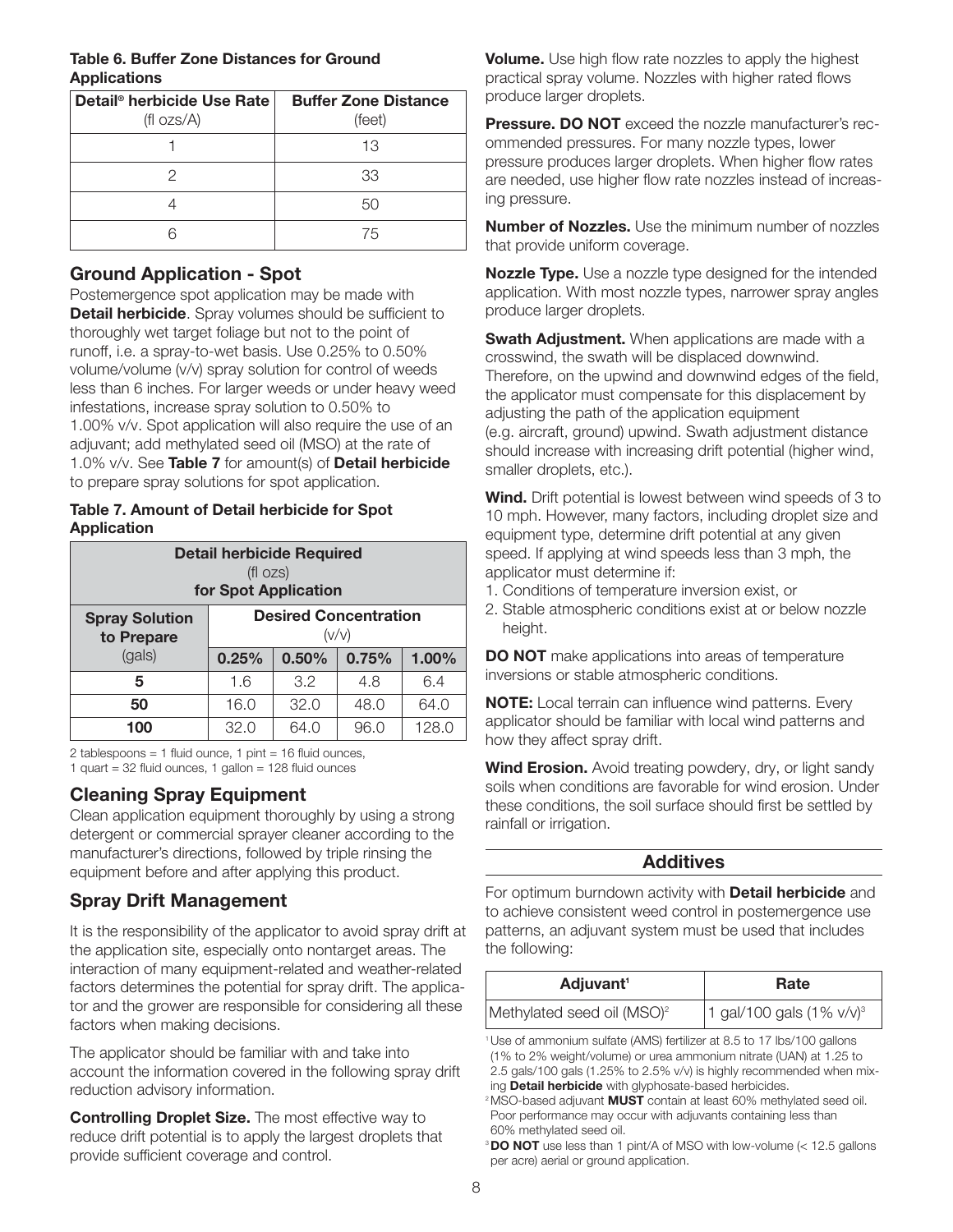DO NOT use nonionic surfactant (NIS) or crop oil concentrate (COC) as a substitute for MSO or poor performance on weeds will occur.

## Tank Mixing Information

Detail<sup>®</sup> herbicide may be tank mixed with one or more registered herbicide products according to the specific tank mixing instructions in this label and respective product labels. It is the pesticide user's responsibility to ensure that all products in the listed mixtures are registered for the intended use. Read and follow the applicable restrictions and limitations and directions for use on all product labels involved in tank mixing. Users must follow the most restrictive directions for use and precautionary statements of each product in the tank mixture.

Tank mixes with contact herbicides (e.g. carfentrazone, paraquat) may reduce the burndown activity of Detail herbicide.

## Compatibility Test for Mix Components

Before mixing components, always perform a compatibility jar test.

- 1. For 20 gallons per acre spray volume, use 3.3 cups (800 mL) of water. For other spray volumes, adjust rates accordingly. Only use water from the intended source at the source temperature.
- 2. Add components as indicated in the **Mixing Order** section using 2 teaspoons for each pound or 1 teaspoon for each pint of label use rate per acre.
- 3. Always cap the jar and invert 10 cycles between component additions.
- 4. When components have all been added to the jar, let the solution stand for 15 minutes.
- 5. Evaluate the solution for uniformity and stability. The spray solution should not have free oil on the surface, or fine particles that precipitate to the bottom, or thick (clabbered) texture. If the spray solution is not compatible, repeat the compatibility test with the addition of a suitable compatibility agent. If the solution is then compatible, use the compatibility agent as directed on its label. If the solution is still incompatible, **DO NOT** mix the ingredients in the same tank.

# Mixing Order

Maintain continuous and constant agitation throughout mixing and application until spraying is completed. If the spray mixture is allowed to settle for any period of time, thorough agitation is essential to resuspend the mixture before spraying is resumed.

- 1. Water Fill tank 1/2 to 3/4 full with clean water and start agitation.
- 2. **Inductor** If an inductor is used, rinse it thoroughly after each component has been added.
- 3. Products in PVA bags Place any product contained in water-soluble PVA bags into the mixing tank. Wait until all water-soluble PVA bags have fully dissolved and the

product is evenly mixed in the spray tank before continuing.

- 4. Water-soluble additives (including dry and liquid fertilizers such as AMS or urea UAN)
- 5. Water-dispersible products (such as dry flowables, wettable powders, suspension concentrates, or suspo-emulsions)
- 6. Water-soluble products
- 7. **Emulsifiable concentrates** (including MSO adjuvants)
- 8. Remaining quantity of water

# Use Restrictions

- Maximum annual use rate DO NOT apply more than a maximum cumulative amount of 6 fl ozs/A of Detail herbicide (0.134 pound active ingredient saflufenacil per acre) per year from broadcast or banded applications.
- DO NOT contaminate irrigation ditches or water used for domestic purposes.
- DO NOT apply through any type of irrigation system (e.g. chemigation).

# Use Precautions

- **Rainfastness Detail herbicide** is rainfast 1 hour after application. Burndown activity may be reduced if rain occurs within 1 hour of application.
- Detail herbicide is not for sale, distribution, or use in Nassau and Suffolk counties in New York State.

# Specific Use Information

Detail herbicide may be used for selective or nonselective weed control for labeled uses. This section provides use directions for **Detail herbicide** in various noncrop situations. Read product information, mixing, application, weeds controlled, and adjuvant instructions in preceding sections of the label. Read and follow tank mix product labels for restrictions, precautions, instructions, and rotational crop restrictions.

# Conifer and Hardwood Plantations

# Application Method, Rate, and Timing

Apply Detail herbicide for the control of wildling pine and other undesirable plants during site preparation operations conducted before planting and establishment of conifer and hardwood plantations. Refer to Table 1, Table 2, and Table 3 for lists of weeds controlled and application rates.

DO NOT apply Detail herbicide as an over-the-top spray on desirable conifer or hardwood plantings or severe injury will occur.

DO NOT plant tree seedlings within 2 months after Detail herbicide application.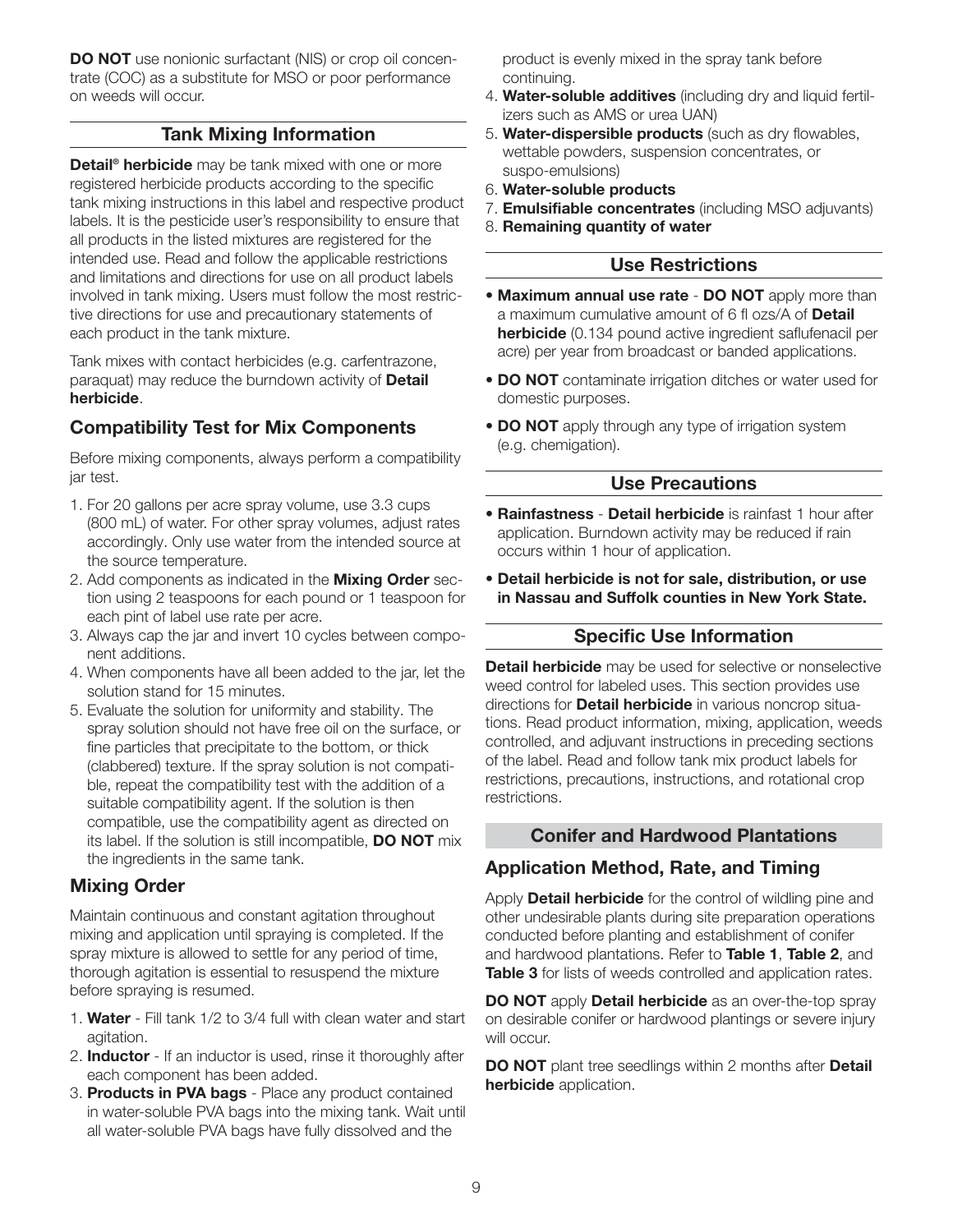# Site Preparation Application

Apply **Detail<sup>®</sup> herbicide** with a labeled rate of a glyphosate-based product plus the recommended adjuvant (refer to **Additives** section for specifics) as a uniform broadcast application during preplant site preparation for control of wildling pine and other undesirable plants in plantations and for enhanced brownout with other sitepreparation tank mixes.

# Wildling Pine Control

For best control of wildling pine, apply **Detail herbicide** with a labeled rate of a glyphosate-based product plus the recommended adjuvant (see **Additives** section for specifics) in addition to other tank mix herbicides. Make foliar applications in the spring, summer, and early fall when wildling pine seedlings are actively growing. Mid-to-late fall applications to wildling pines that are slowing their growth may not provide consistent control.

Thorough spray coverage is essential for control. Use a spray volume of 15 gallons of water per acre or more for aerial application. For ground application, use a spray volume of 25 gallons of water per acre or more for broadcast foliar applications to provide thorough spray coverage.

# Tank Mixes

Broad-spectrum burndown and/or residual control of grass weeds, pine, or additional broadleaf weeds requires a tank mix with another herbicide. Detail herbicide may also be tank mixed or applied sequentially with one or more of, but not limited to, the following herbicide products:

- Arsenal® herbicide Applicators Concentrate
- Chopper® Gen2TM herbicide
- glyphosate (e.g. **Accord<sup>®</sup> XRT herbicide**)

### Industrial Landscaping

Detail herbicide may be used in industrial landscapes and landscaped highway medians, interchanges, embankments, and buffer areas where perennial plants are established.

# Application Method, Rate, and Timing

# Selective Weeding

Apply **Detail herbicide** with a labeled rate of a glyphosate-based product plus the recommended adjuvant (refer to **Additives** section for specifics) for selective weed control as a postemergence-directed spray, uniform broadcast application, or as a spot application around established trees and/or woody shrubs while targeting emerged weeds. Refer to Table 1, Table 2, and Table 3 for lists of weeds controlled and application rates. Spray contact of leaves, stems, green shoots, or buds directly via improper nozzle orientation or indirectly via physical drift will result in plant injury.

Detail herbicide may be applied in a single application or sequentially. Sequential applications must be separated by at least 14 days.

Desirable industrial landscape vegetation must be established for at least 9 months before application. Apply **Detail herbicide** at least one dripline length away from desirable industrial landscape vegetation.

**DO NOT** make over-the-top application to any desirable industrial landscape vegetation or severe plant injury will occur.

## Tank Mixes

Broad-spectrum burndown and/or residual control of grass weeds or additional broadleaf weeds requires a tank mix with another herbicide. Detail herbicide may also be tank mixed or applied sequentially with one or more of, but not limited to, the following herbicide products:

- Frequency® herbicide
- Pendulum<sup>®</sup> AquaCap™ herbicide
- Segment® herbicide
- Tower® herbicide
- glyphosate (e.g. Roundup<sup>®</sup> herbicide)

## Leafy Spurge Control

Apply Detail herbicide in tank mixture with Plateau® herbicide to control leafy spurge in the late spring/early summer in pasture and rangeland and other areas described in this label. This tank mixture will also control additional weeds listed on the respective **Detail herbicide** and Plateau herbicide labels. Detail herbicide plus Plateau herbicide tank mix may be applied by air or ground.

Apply Detail herbicide at 1 to 2 fl ozs/A plus Plateau herbicide at 4 to 6 fl ozs/A to leafy spurge when it reaches the yellow bract (pre-bloom) stage in late spring/early summer. **DO NOT** apply this tank mix as a fall application because control may not be satisfactory.

Spray Additives. Detail herbicide plus Plateau herbicide tank mix requires the use of an effective adjuvant system. For best results, use nonionic surfactant at 0.25% v/v plus ammonium sulfate at 8.5 to 17.0 lbs/100 gals [1% to 2% weight/volume (w/v)]. Crop oil concentrate or methylated seed oil may also be used with this tank mixture when injury (stunting, necrosis) to grasses is acceptable.

Water Volume. For ground application, use 10 or more gallons of water per acre. Thorough coverage of weeds is essential and higher spray volumes may be necessary for performance on a heavy population of leafy spurge. For aerial application, use 5 or more gallons of water per acre.

# Native Grass Areas

### Use not permitted in California.

Detail herbicide may be used for establishment and maintenance of native grass and natural areas (such as wildlife management areas, wildlife openings, wildlife food plots, and wildlife habitats).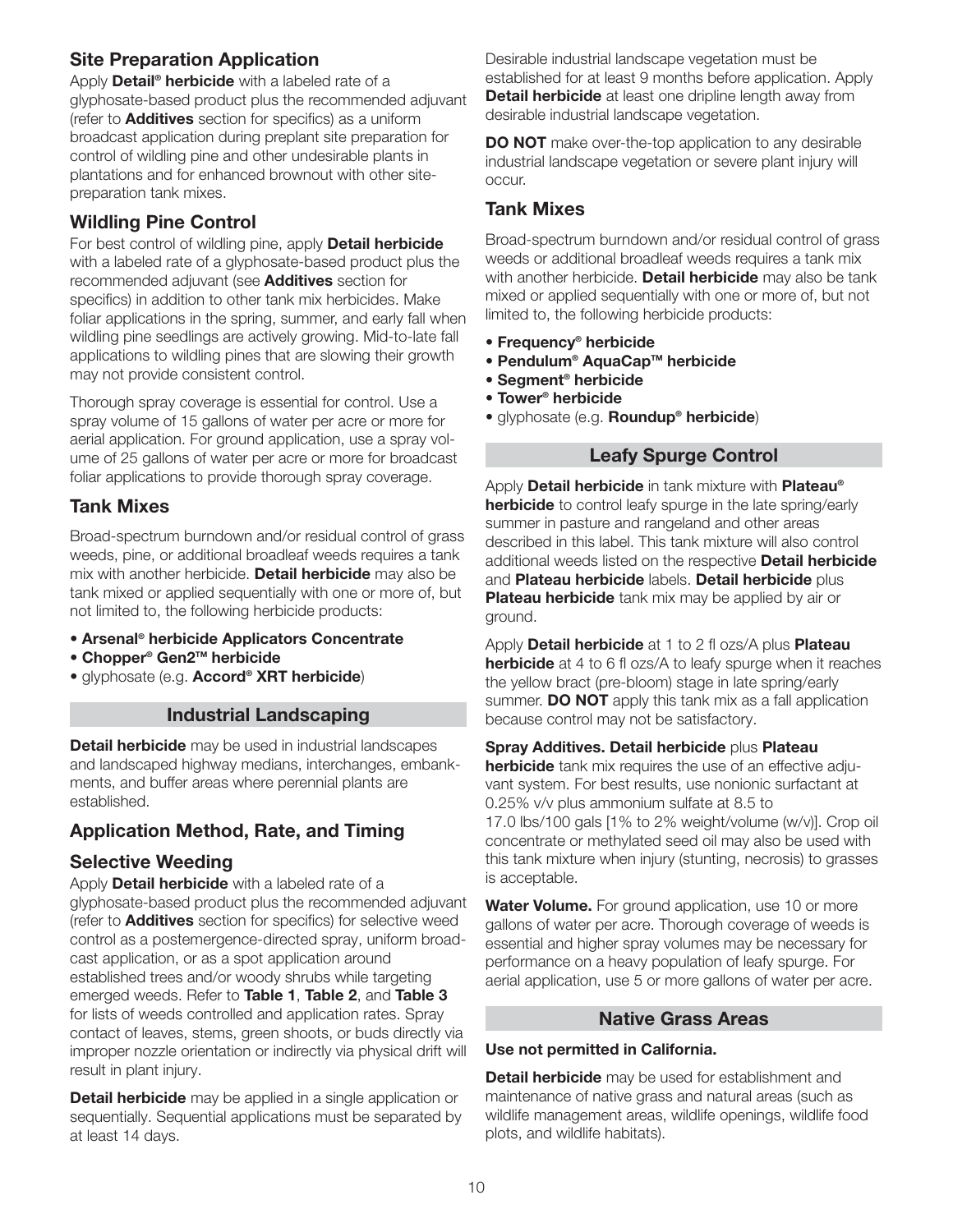# Application Method, Rate, and Timing

Apply **Detail<sup>®</sup> herbicide** as a postemergence spray plus the recommended adjuvant (refer to **Additives** section for specifics) as a uniform broadcast application for selective broadleaf weed control in native grass areas and unimproved turf. Refer to Table 1, Table 2, and Table 3 for lists of weeds controlled and application rates. Transitory injury may be observed on certain grass species such as Bermudagrass and Bahiagrass at higher use rates.

Grasses treated with **Detail herbicide** may be grazed with no pre-grazing interval.

### Pasture and Rangeland

#### Use not permitted in California on pasture and rangeland unless otherwise directed by supplemental labeling.

**Detail herbicide** may be applied for broadleaf weed control (refer to Table 1 and Table 2 for list of weeds controlled) in perennial cool-season and warm-season forage grasses grown in pastures or rangeland or Federal Conservation Reserve Program (CRP) land for livestock grazing.

Before applying **Detail herbicide** to forage grasses, verify the selectivity of **Detail herbicide** on your variety with your local seed company (supplier) to help avoid potential injury to sensitive varieties.

## Application Method, Rate, and Timing

Apply **Detail herbicide** only to established (defined as planted in fall or spring which has gone through a first cutting/mowing) stands of perennial cool-season and warm-season forage grasses.

**Detail herbicide** may cause transitory injury to forage grasses (leaf necrosis) under certain conditions, but new growth is normal and vigor is not reduced.

Disease, extremely cold weather, drought, extensive frost heaving, low or high pH, salinity, and other environmental pressures may weaken grass stands and make the crop more susceptible to herbicide injury.

### Dormant-season Application for Burndown and Residual Weed Control in Warm-season and Cool-season Grasses

Apply **Detail herbicide** at 1 to 2 fl ozs/A as a broadcast burndown spray to emerged broadleaf weeds in the dormant season [i.e. when grasses are not actively growing in the fall (postharvest), during winter dormancy period, or in early spring before greenup]. An adjuvant system is required for optimum broadleaf burndown activity.

For additional residual broadleaf weed control, Detail **herbicide** can be applied anytime in the dormant season (as previously described) at rates of 3 to 4 fl ozs/A.

Sequential applications of **Detail herbicide** may be made within the dormant season if the maximum cumulative

amount does not exceed 4 fl ozs/A of **Detail herbicide**. Apply dormant-season burndown applications sequentially where the first burndown application is made fall (postharvest) or during winter dormancy period, and the second application is made in early spring before greenup. Separate sequential dormant-season burndown applications by at least 14 days.

#### Specific Adjuvant Requirements for Dormant-season Application in Warm-season and Cool-season

**Grasses.** For optimum postemergence control of emerged broadleaf weeds, the following adjuvants are required for use with **Detail herbicide**:

• Methylated seed oil (MSO) at 1% volume/volume (v/v) plus ammonium sulfate (AMS) at 8.5 to 17.0 lbs/100 gallons

### In-season Postemergence Application for Weed Control in Cool-season Grasses

Apply **Detail herbicide** at 1 to 2 fl ozs/A as a broadcast postemergence spray to control emerged broadleaf weeds in season (i.e. actively growing cool-season forage grasses). Make in-season application before weeds reach the maximum size listed in Table 3. Postemergence application requires the addition of an adjuvant system.

Specific Adjuvant Requirements for In-season Postemergence Application in Cool-season Grasses. For optimum postemergence control of emerged broadleaf weeds, the following adjuvant is required for use with Detail herbicide:

• MSO at 1% v/v

### In-season Postemergence Application for Weed Control in Warm-season Grasses

Apply **Detail herbicide** at 1 to 2 fl ozs/A as a broadcast postemergence spray to control emerged broadleaf weeds in season (i.e. actively growing warm-season forage grasses). In-season postemergence application can be made in the spring after greenup. Make in-season application before weeds reach the maximum size listed in Table 3. Postemergence application requires the addition of an adjuvant system.

DO NOT apply Detail herbicide in-season postemergence on Bahiagrass or buffalograss.

DO NOT exceed 1 fl oz/A of Detail herbicide in forage Bermudagrass and switchgrass applied in-season postemergence (i.e. after greenup) because higher rates may cause unacceptable grass injury.

Specific Adjuvant Requirements for Postemergence Application in Warm-season Grasses. For optimum postemergence control of emerged broadleaf weeds, the following adjuvant is required for use with **Detail** herbicide:

- MSO at 1% v/v
- DO NOT add nitrogen-containing fertilizers when applying Detail herbicide to warm-season grasses.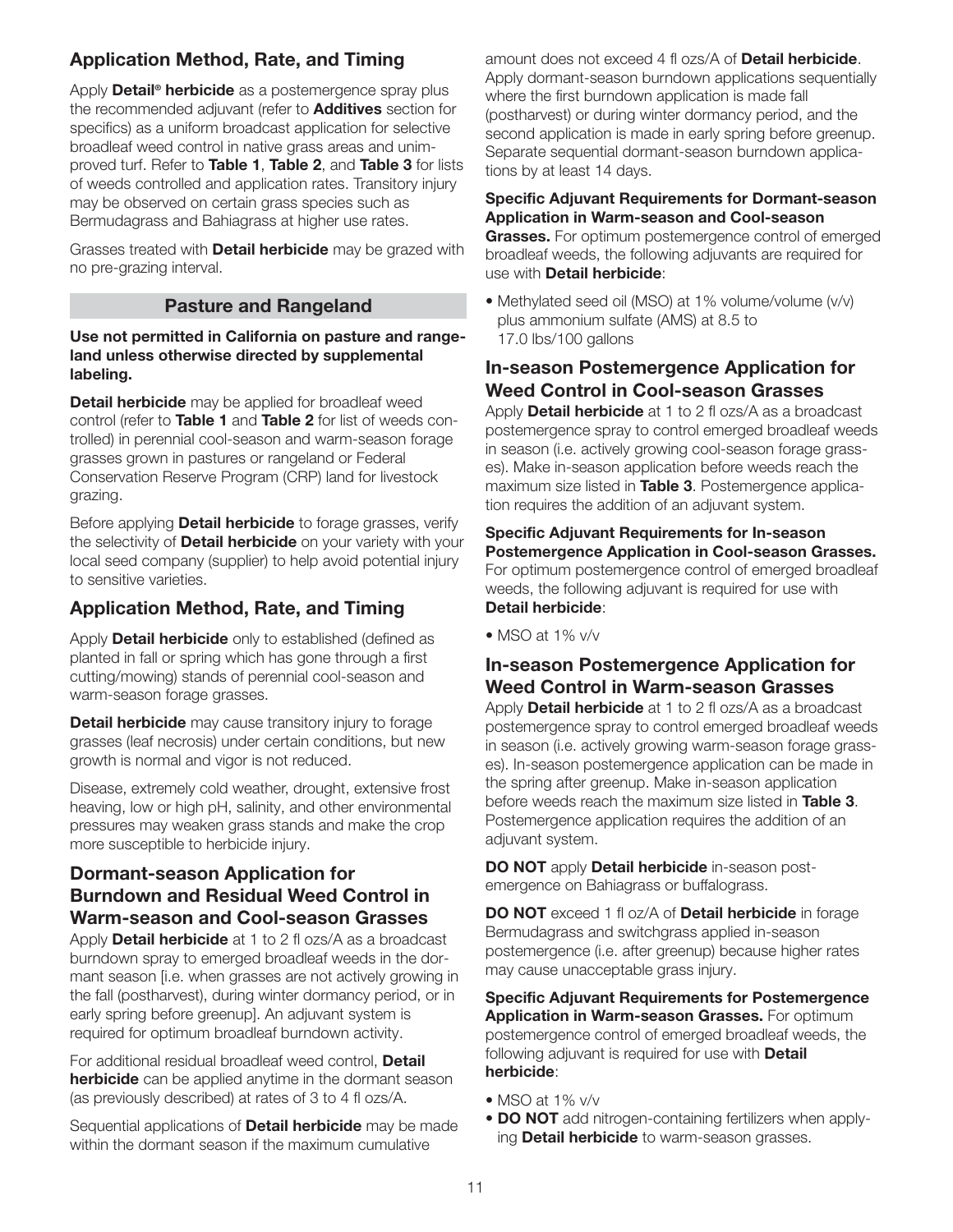## Sequential Applications in Warm-season and Cool-season Grasses

Detail<sup>®</sup> herbicide may be applied as a sequential or split program where application(s) is made in the dormant season and subsequent application(s) is made postemergence in season after greenup. DO NOT apply more than a maximum cumulative amount of 6 fl ozs/A of Detail herbicide per cropping season.

In-season postemergence application of **Detail herbicide** may also be applied sequentially; separate sequential applications by at least 14 days. The maximum cumulative amount for in-season postemergence applications must not exceed 2 fl ozs/A of **Detail herbicide**.

## Tank Mixes

Broad-spectrum control of grass weeds and/or additional broadleaf weeds requires a tank mix with another herbicide. Read and follow the applicable restrictions and limitations and directions for use on the other product label. The most restrictive labeling applies to tank mixes. Detail herbicide may be tank mixed or applied sequentially with other herbicide products.

# Use-specific Restrictions

- DO NOT apply more than a maximum cumulative amount of 6 fl ozs/A of **Detail herbicide** per cropping season.
- For a mixed stand of cool-season and warm-season grasses, follow use directions for warm-season grasses when applying **Detail herbicide** in-season postemergence.
- DO NOT apply Detail herbicide to mixed stands of grass and forage legumes or to grass stands containing other desirable broadleaf species. Detail herbicide application will kill or cause severe injury to alfalfa, clover, other legumes, and most broadleaf species.
- There is no preharvest or pre-grazing interval for **Detail herbicide-treated grass forage, hay, pasture, or** rangeland.
- DO NOT apply Detail herbicide to stands of annual forage (e.g. forage sorghum, Sudangrass).

## Vegetation Control and Management in Noncropland Areas

Detail herbicide may be applied for vegetation control and management in and/or around the following, but not limited to, nonagricultural areas:

airports, barns, fence rows, manufacturing plants, parking lots, petroleum tank farms, pumping installations, nonirrigation ditchbanks, railroads, rights-of-way (utility, pipeline, highway), roadsides, sheds, storage areas, utility buildings, and utility plant sites.

# Application Method, Rate, and Timing

## Selective Weeding

Apply as a postemergence spray of **Detail herbicide** with a labeled rate of a glyphosate-based product plus the recommended adjuvant (refer to **Additives** section for specifics) as a uniform broadcast application for selective weed control (e.g., broadleaves and wildling pine). Refer to Table 1, Table 2, and Table 3 for lists of weeds controlled and application rates.

Tank Mixes. Broad-spectrum postemergence and/or residual control of grass weeds or additional broadleaf weeds requires a tank mix with another herbicide. Detail herbicide may also be tank mixed or applied sequentially with one or more of, but not limited to, the following herbicide products:

- Overdrive® herbicide
- Plateau® herbicide
- glyphosate

### **Bareground**

Detail herbicide provides contact burndown of emerged weeds plus rate-dependent residual preemergence control of annual weeds. Apply **Detail herbicide** with a labeled rate of a glyphosate-based product plus the recommended adjuvant (refer to **Additives** section for specifics) as a uniform broadcast application. For effective residual broadleaf weed control, **Detail herbicide** must be applied at the maximum use rate of 6 fl ozs/A. The actual length of residual control depends on factors such as application rate, soil type, organic matter, weed pressure, and rainfall amounts after application. Adequate precipitation is necessary to activate **Detail herbicide**. Dry weather following application may reduce effectiveness. Refer to Table 1, Table 2, and Table 3 for lists of weeds controlled and application rates.

Tank Mixes. Broad-spectrum postemergence and/or residual control of grass weeds or additional broadleaf weeds requires a tank mix with another herbicide. **Detail herbicide** may also be tank mixed or applied sequentially with one or more of, but not limited to, the following herbicide products:

- Arsenal® herbicide
- Arsenal<sup>®</sup> PowerLine™ herbicide
- Frequency® herbicide
- Pendulum<sup>®</sup> AquaCap™ herbicide
- Plateau herbicide
- diuron
- glyphosate

### Right of Way

**Broadcast Application.** Apply Detail herbicide for rapid brownout of wilding (volunteer) pine, including loblolly pine (Pinus taeda) and Virginia pine (P. virginiana). For best control, apply **Detail herbicide** at 2 to 6 fl ozs/A with a labeled rate of a glyphosate-based product plus the recommended adjuvant (refer to **Additives** section for specifics) as a uniform broadcast application. Make foliar applications in the spring to summer when volunteer pine are actively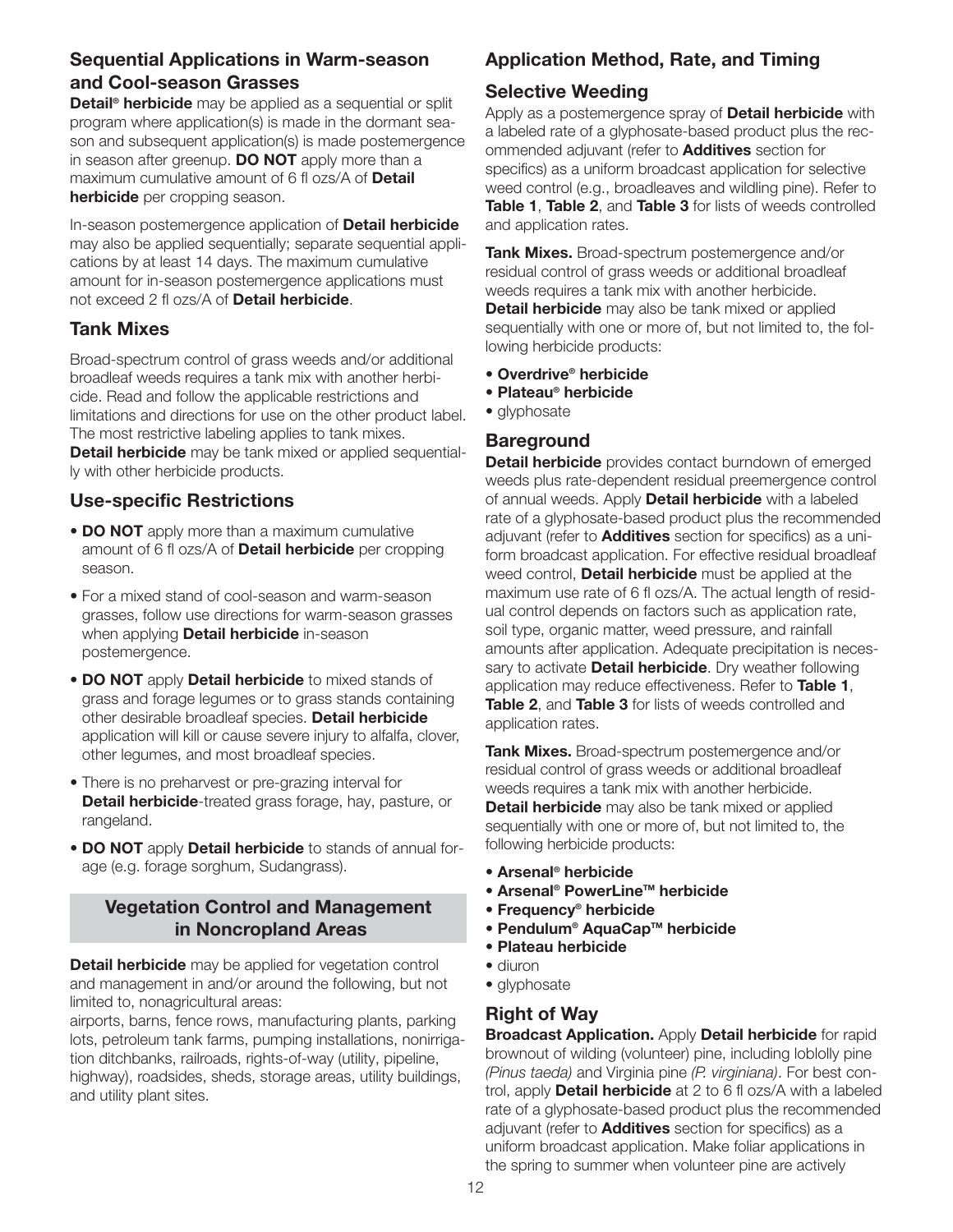growing. Fall application may not provide consistent control. Use a spray volume of 20 gallons water per acre or more for broadcast foliar applications for thorough spray coverage.

Tank Mixes. Broad-spectrum postemergence and/or residual control of grass weeds or additional broadleaf weeds requires a tank mix with another herbicide. Detail<sup>®</sup> herbicide may also be tank mixed or applied sequentially with one or more of, but not limited to, the following herbicide products:

- Arsenal® herbicide
- Arsenal<sup>®</sup> PowerLine<sup>™</sup> herbicide
- Milestone® herbicide
- glyphosate

### Selective Stem Application

Apply **Detail herbicide** in a tank mix with glyphosate and/or other tank mix herbicides, plus the recommended adjuvant (refer to **Additives** section for specifics), for rapid brownout of woody species using a directed-foliar individual plant treatment. For enhanced brownout of pine species (including loblolly pine [Pinus taeda] and Virginia pine [P. virginiana]), tank mix with glyphosate or other pine control herbicides. Make selective stem applications of Detail herbicide using backpack or hydraulic handgun equipment. For best results, apply **Detail herbicide** at a rate range of 0.125% to 1.0% v/v with a tank mix partner (refer to tank mix partner label for the recommended use rate). The proper spray pattern for selective stem applications is to uniformly wet all foliage on the target plant, but DO NOT drench target vegetation causing spray solution to run off. Excessive wetting of foliage to runoff is not recommended. For best results, make selective stem applications with methylated seed oil at 1% v/v as the adjuvant. Apply Detail herbicide up to but DO NOT exceed 16 fl ozs/A (0.356 pound active ingredient saflufenacil per acre) with selective stem applications.